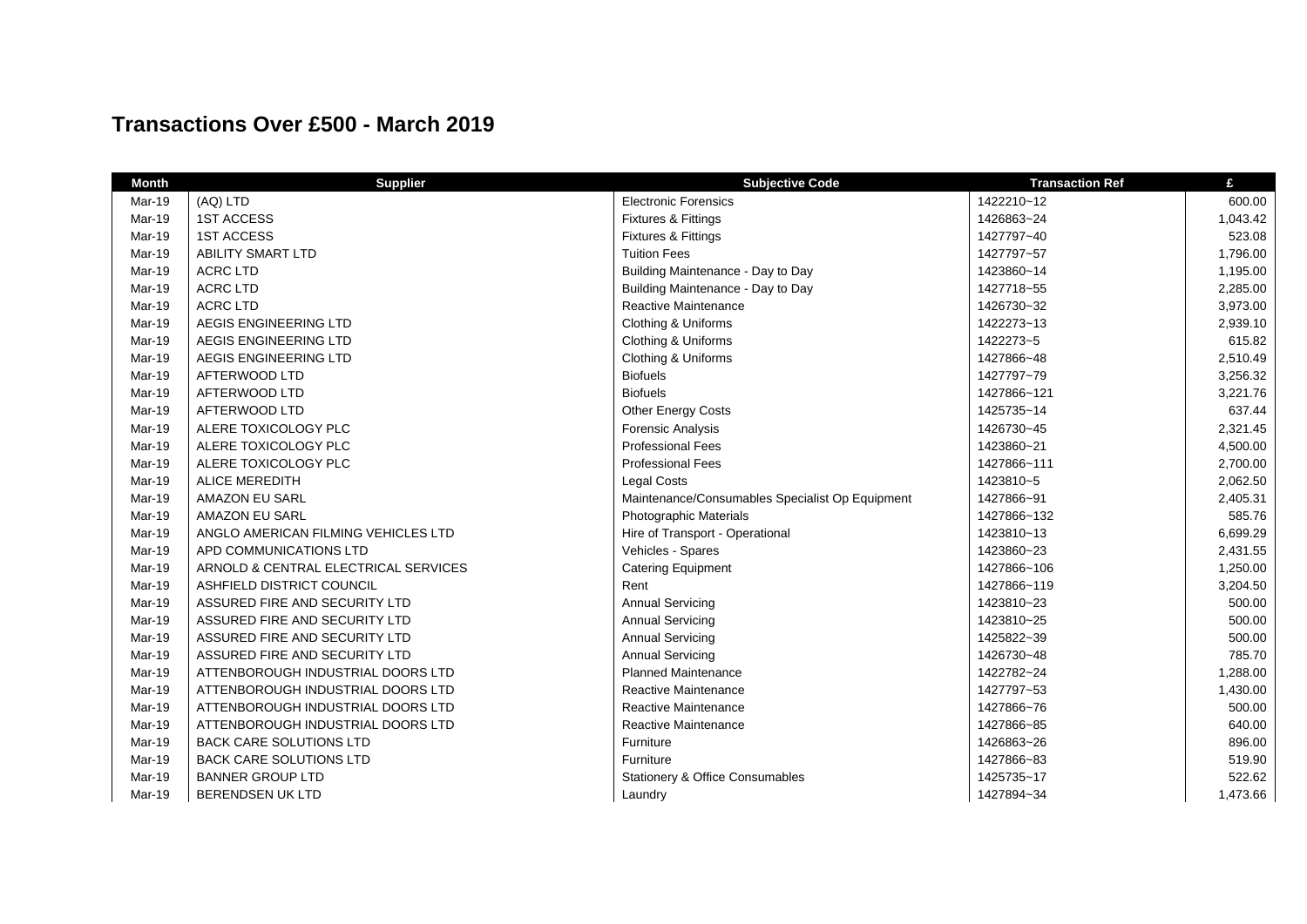| <b>Month</b> | <b>Supplier</b>                     | <b>Subjective Code</b>                          | <b>Transaction Ref</b> | £         |
|--------------|-------------------------------------|-------------------------------------------------|------------------------|-----------|
| Mar-19       | <b>BETTER TIMES LTD</b>             | Publicity                                       | 1427894~12             | 17,978.48 |
| Mar-19       | <b>BEVAN BRITTAN LLP</b>            | Venson PPM                                      | 1427946~98             | 8,592.64  |
| Mar-19       | <b>BIDFOOD LTD</b>                  | <b>Other Operational Expenses</b>               | 1426730~20             | 1,211.06  |
| Mar-19       | <b>BIDFOOD LTD</b>                  | <b>Other Operational Expenses</b>               | 1427866~44             | 1,140.38  |
| Mar-19       | <b>BLACKBAG TECHNOLOGIES INC</b>    | <b>External Training Courses</b>                | 1423786~8              | 5,280.00  |
| Mar-19       | <b>BNP PARIBAS REAL ESTATE</b>      | Rent                                            | 1422210~15             | 53,950.00 |
| Mar-19       | <b>BRITISH GAS BUSINESS</b>         | Electricity                                     | 1427866~54             | 776.07    |
| Mar-19       | BRITISH TELECOMMUNICATIONS PLC      | Network Management                              | 1427894~7              | 17,931.41 |
| Mar-19       | <b>BRITNELL TREE SERVICES LTD</b>   | Grounds Maintenance                             | 1427718~49             | 500.00    |
| Mar-19       | <b>BROOK STREET (UK) LTD</b>        | Agency / Temp Staff                             | 1423810~31             | 1,937.49  |
| Mar-19       | <b>BROOK STREET (UK) LTD</b>        | Agency / Temp Staff                             | 1423810~33             | 833.70    |
| Mar-19       | <b>BROOK STREET (UK) LTD</b>        | Agency / Temp Staff                             | 1423810~34             | 1,815.03  |
| Mar-19       | <b>BROOK STREET (UK) LTD</b>        | Agency / Temp Staff                             | 1423810~37             | 2,016.72  |
| Mar-19       | <b>BROOK STREET (UK) LTD</b>        | Agency / Temp Staff                             | 1425735~10             | 8,883.45  |
| Mar-19       | <b>BROOK STREET (UK) LTD</b>        | Agency / Temp Staff                             | 1425735~23             | 923.93    |
| Mar-19       | <b>BROOK STREET (UK) LTD</b>        | Agency / Temp Staff                             | 1425735~25             | 1,288.61  |
| Mar-19       | <b>BROOK STREET (UK) LTD</b>        | Agency / Temp Staff                             | 1425735~26             | 991.53    |
| Mar-19       | <b>BROOK STREET (UK) LTD</b>        | Agency / Temp Staff                             | 1427718~77             | 1,041.18  |
| Mar-19       | <b>BROOK STREET (UK) LTD</b>        | Agency / Temp Staff                             | 1427718~79             | 3,038.27  |
| Mar-19       | <b>BROOK STREET (UK) LTD</b>        | Agency / Temp Staff                             | 1427718~81             | 958.08    |
| Mar-19       | <b>BROOK STREET (UK) LTD</b>        | <b>Consultants Fees</b>                         | 1426863~34             | 3,009.54  |
| Mar-19       | <b>BROOK STREET (UK) LTD</b>        | <b>Consultants Fees</b>                         | 1427866~125            | 1,003.18  |
| Mar-19       | <b>BUDDILTD</b>                     | Maintenance/Consumables Specialist Op Equipment | 1422782~28             | 2,475.00  |
| Mar-19       | <b>BUDDI LTD</b>                    | Maintenance/Consumables Specialist Op Equipment | 1427866~93             | 864.00    |
| Mar-19       | <b>BUYWORKS LTD</b>                 | <b>Consultants Fees</b>                         | 1422869~8              | 9,000.00  |
| Mar-19       | <b>BUYWORKS LTD</b>                 | <b>Consultants Fees</b>                         | 1426863~13             | 3,600.00  |
| Mar-19       | <b>BUYWORKS LTD</b>                 | <b>Consultants Fees</b>                         | 1427797~20             | 553.89    |
| Mar-19       | CAPITA BUSINESS SERVICES LTD        | <b>Hotel Accommodation</b>                      | 1423725~34             | 636.00    |
| Mar-19       | <b>CAPITA BUSINESS SERVICES LTD</b> | <b>Hotel Accommodation</b>                      | 1423810~40             | 1.266.34  |
| Mar-19       | CAPITA BUSINESS SERVICES LTD        | Public Transport & Parking                      | 1427797~14             | 1,311.40  |
| Mar-19       | CAPITA BUSINESS SERVICES LTD        | <b>Public Transport &amp; Parking</b>           | 1427797~24             | 2,169.40  |
| Mar-19       | CAPITA BUSINESS SERVICES LTD        | Public Transport & Parking                      | 1427797~26             | 1,039.10  |
| Mar-19       | CAPITA BUSINESS SERVICES LTD        | <b>Public Transport &amp; Parking</b>           | 1427797~30             | 1,823.00  |
| Mar-19       | CAPITA BUSINESS SERVICES LTD        | <b>Public Transport &amp; Parking</b>           | 1427797~46             | 738.10    |
| Mar-19       | CAPITA BUSINESS SERVICES LTD        | <b>Public Transport &amp; Parking</b>           | 1427797~77             | 838.80    |
| Mar-19       | <b>CDW LTD</b>                      | Systems Development                             | 1422782~11             | 4,165.46  |
| Mar-19       | <b>CELL SECURITY LTD</b>            | Building Maintenance - Day to Day               | 1427866~46             | 751.00    |
| Mar-19       | <b>CERTAS ENERGY UK LTD</b>         | <b>Diesel</b>                                   | 1422210~34             | 12,308.40 |
| Mar-19       | <b>CERTAS ENERGY UK LTD</b>         | Diesel                                          | 1426863~31             | 10,081.02 |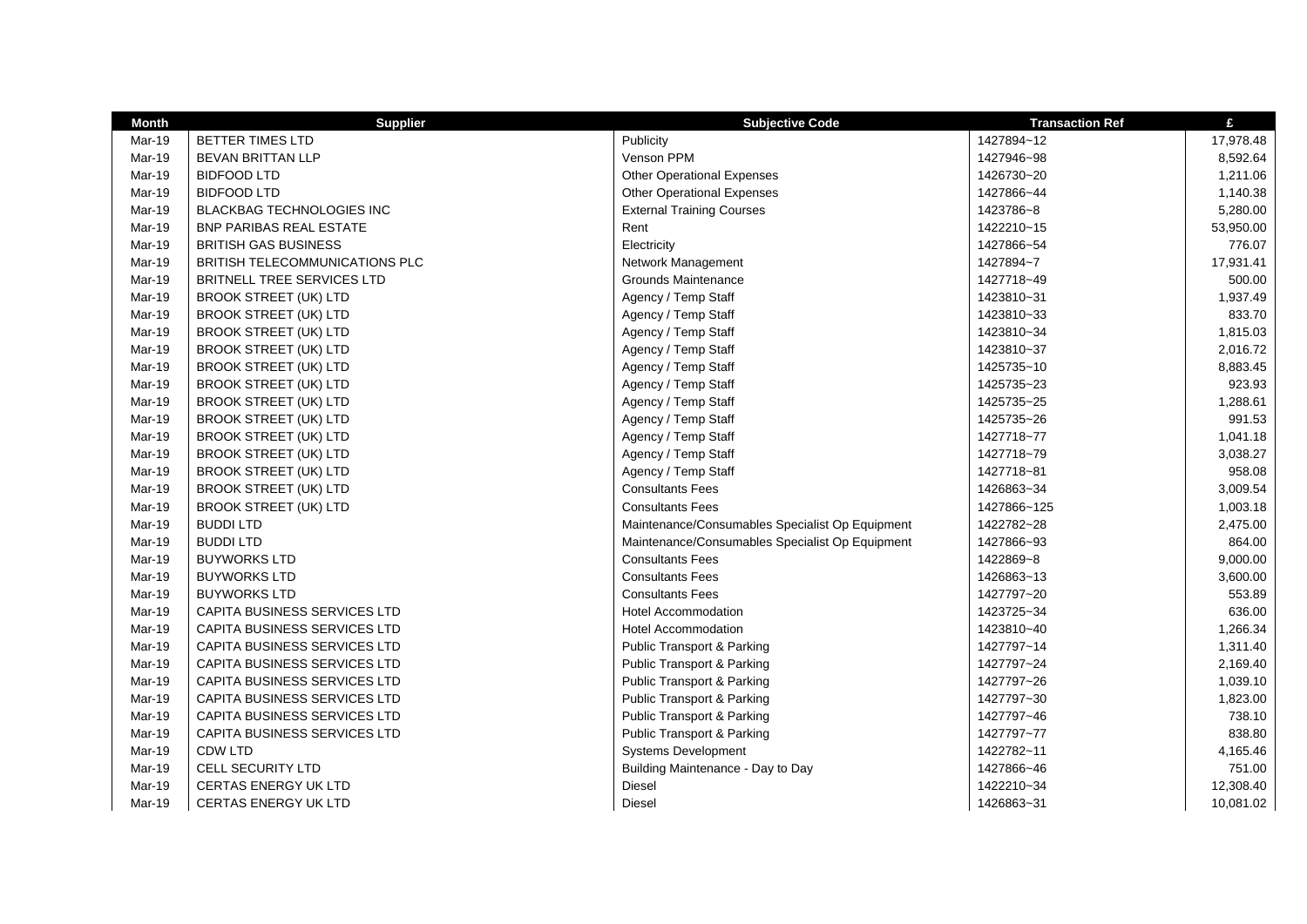| <b>Month</b> | <b>Supplier</b>                      | <b>Subjective Code</b>            | <b>Transaction Ref</b> | £         |
|--------------|--------------------------------------|-----------------------------------|------------------------|-----------|
| Mar-19       | <b>CERTAS ENERGY UK LTD</b>          | <b>Diesel</b>                     | 1427866~117            | 30,389.60 |
| Mar-19       | CERTITEC LTD                         | <b>External Training Courses</b>  | 1426824~33             | 2,787.00  |
| Mar-19       | <b>CHARLES FELLOWS SUPPLIES LTD</b>  | Clothing & Uniforms               | 1427718~51             | 1,773.00  |
| Mar-19       | CHARLES FELLOWS SUPPLIES LTD         | Clothing & Uniforms               | 1427866~63             | 2,232.60  |
| Mar-19       | <b>CINTRA LTD</b>                    | <b>Interpreters Fees</b>          | 1427718~65             | 26,367.65 |
| Mar-19       | <b>CIPFA BUSINESS LTD</b>            | Software Licences                 | 1427866~11             | 3,245.00  |
| Mar-19       | <b>COLLEGE GARTH LTD</b>             | Stray Animals (maintenance costs) | 1426824~13             | 1,211.84  |
| Mar-19       | <b>COLLEGE OF POLICING</b>           | <b>External Training Courses</b>  | 1423725~8              | 5,789.60  |
| Mar-19       | <b>COLLEGE OF POLICING</b>           | <b>External Training Courses</b>  | 1426824~10             | 4,200.00  |
| Mar-19       | <b>COLLEGE OF POLICING</b>           | <b>External Training Courses</b>  | 1427866~16             | 7,067.50  |
| Mar-19       | COOLERAID LTD                        | Subsistence                       | 1427866~36             | 747.40    |
| Mar-19       | <b>COONEEN AT WORK LTD</b>           | Clothing & Uniforms               | 1425735~13             | 29,535.72 |
| Mar-19       | <b>COONEEN AT WORK LTD</b>           | Clothing & Uniforms               | 1427718~43             | 2,083.33  |
| Mar-19       | CRAIGARD (SHERWOOD PARK) LTD         | Rent                              | 1422782~19             | 18,093.75 |
| Mar-19       | <b>CTMILTD</b>                       | <b>Consultants Fees</b>           | 1422782~12             | 8,800.00  |
| Mar-19       | <b>CTMI LTD</b>                      | <b>Consultants Fees</b>           | 1427946~20             | 14,800.00 |
| Mar-19       | <b>CTS RENEWABLES LTD</b>            | <b>Annual Servicing</b>           | 1427866~102            | 506.53    |
| Mar-19       | <b>CTS RENEWABLES LTD</b>            | <b>Annual Servicing</b>           | 1427946~110            | 530.64    |
| Mar-19       | <b>CTS RENEWABLES LTD</b>            | <b>Planned PPM Contract</b>       | 1426824~28             | 2,457.34  |
| Mar-19       | <b>D.TEC INTERNATIONAL LTD</b>       | <b>Professional Fees</b>          | 1422210~35             | 56,250.00 |
| Mar-19       | DAN SLEE C2 LTD                      | <b>External Training Courses</b>  | 1427797~54             | 1,000.00  |
| Mar-19       | DANIEL H HAINES                      | Forensic Analysis                 | 1423786~16             | 500.00    |
| Mar-19       | DATA PRO IT LTD                      | Hardware - purchase               | 1423725~7              | 5,419.93  |
| Mar-19       | DATA PRO IT LTD                      | Hardware - purchase               | 1427797~8              | 2,272.50  |
| Mar-19       | <b>DAVID HEAPS</b>                   | <b>Other Operational Expenses</b> | 1423725~23             | 2,925.00  |
| Mar-19       | DELL CORPORATION LTD                 | Hardware - purchase               | 1427894~8              | 2,108.04  |
| Mar-19       | DEMUX VIDEO SERVICES LTD             | Software Licences                 | 1427718~13             | 3,840.00  |
| Mar-19       | DESIGN IT SOLUTIONS LTD TA PANOPTECH | Hardware - purchase               | 1422782~7              | 10,000.00 |
| Mar-19       | <b>DFP SERVICES LTD</b>              | <b>Annual Servicing</b>           | 1427946~122            | 18,516.40 |
| Mar-19       | <b>DFP SERVICES LTD</b>              | <b>Planned PPM Contract</b>       | 1422782~32             | 754.64    |
| Mar-19       | <b>DFP SERVICES LTD</b>              | <b>Planned PPM Contract</b>       | 1422782~33             | 3,423.13  |
| Mar-19       | DFP SERVICES LTD                     | <b>Planned PPM Contract</b>       | 1422782~37             | 589.96    |
| Mar-19       | <b>DFP SERVICES LTD</b>              | <b>Planned PPM Contract</b>       | 1423810~29             | 1,363.82  |
| Mar-19       | <b>DFP SERVICES LTD</b>              | <b>Planned PPM Contract</b>       | 1426730~55             | 3,336.31  |
| Mar-19       | <b>DFP SERVICES LTD</b>              | <b>Planned PPM Contract</b>       | 1426863~28             | 515.00    |
| Mar-19       | <b>DFP SERVICES LTD</b>              | <b>Planned PPM Contract</b>       | 1427718~72             | 565.10    |
| Mar-19       | <b>DFP SERVICES LTD</b>              | <b>Planned PPM Contract</b>       | 1427718~75             | 740.00    |
| Mar-19       | <b>DFP SERVICES LTD</b>              | <b>Planned PPM Contract</b>       | 1427797~65             | 1,543.93  |
| Mar-19       | <b>DFP SERVICES LTD</b>              | <b>Planned PPM Contract</b>       | 1427946~118            | 1,651.70  |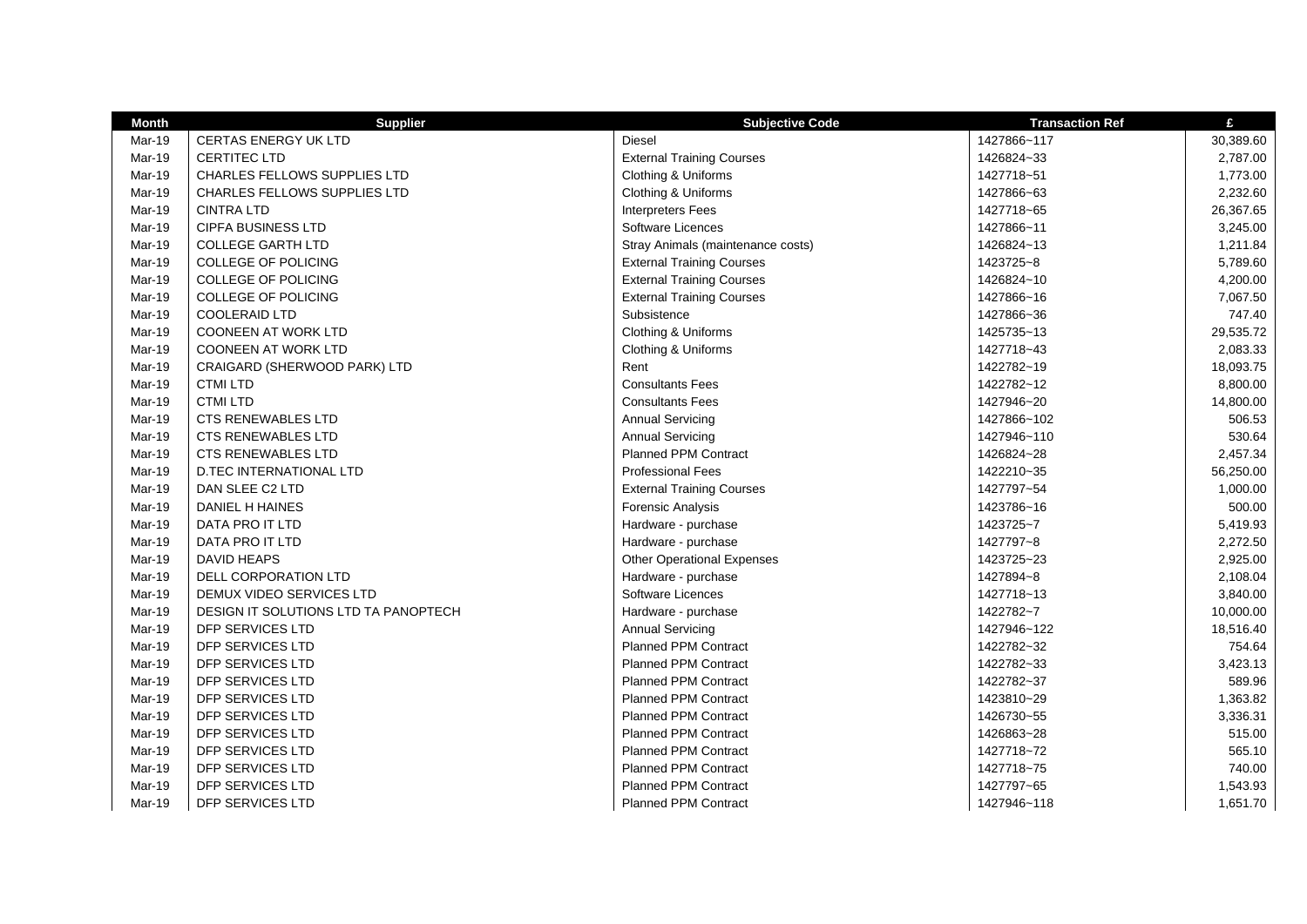| <b>Month</b>  | <b>Supplier</b>                 | <b>Subjective Code</b>                     | <b>Transaction Ref</b> | £          |
|---------------|---------------------------------|--------------------------------------------|------------------------|------------|
| Mar-19        | DFP SERVICES LTD                | Reactive Maintenance                       | 1427894~20             | 554.70     |
| Mar-19        | DR ROGER DG MALCOMSON           | Pathologists Fees                          | 1425822~21             | 2,612.00   |
| Mar-19        | <b>EAST MIDLANDS RFCA</b>       | <b>Books &amp; Publications</b>            | 1425735~19             | 1,150.00   |
| Mar-19        | <b>EAST MIDLANDS RFCA</b>       | Hire of Rooms/Premises                     | 1425735~28             | 1,000.00   |
| Mar-19        | EDF ENERGY CUSTOMERS PLC        | Electricity                                | 1427866~49             | 12,228.94  |
| Mar-19        | EDF ENERGY CUSTOMERS PLC        | Electricity                                | 1427866~53             | 3,402.34   |
| Mar-19        | EDF ENERGY CUSTOMERS PLC        | Electricity                                | 1427866~55             | 7,122.74   |
| Mar-19        | EDF ENERGY CUSTOMERS PLC        | Electricity                                | 1427866~56             | 3,990.03   |
| Mar-19        | EDF ENERGY CUSTOMERS PLC        | Electricity                                | 1427866~57             | 27,234.66  |
| Mar-19        | EDF ENERGY CUSTOMERS PLC        | Electricity                                | 1427866~58             | 2,225.76   |
| Mar-19        | EDF ENERGY CUSTOMERS PLC        | Electricity                                | 1427946~31             | 18,159.30  |
| Mar-19        | ENTERPRISE RENT-A-CAR (UK) LTD  | Hire of Transport - Operational            | 1423725~27             | 778.32     |
| Mar-19        | <b>ENVA ENGLAND LTD</b>         | Waste Disposal                             | 1427946~32             | 6,770.00   |
| Mar-19        | ENVA ENGLAND LTD                | Waste Disposal                             | 1427946~51             | 6,495.00   |
| Mar-19        | ENVIROENERGY (NOTTINGHAM) LTD   | Other Energy Costs                         | 1427907~13             | 7,091.71   |
| Mar-19        | <b>EPPERSTONE RIFLE RANGE</b>   | Rent                                       | 1426863~20             | 2,500.00   |
| Mar-19        | EVERYTHING EVERYWHERE LTD       | Fixed Telephone Call Charges & Line Rental | 1427718~50             | 2,250.00   |
| Mar-19        | EVERYTHING EVERYWHERE LTD       | Mobile Phone Call Charges & Contract Cost  | 1426730~12             | 8,879.62   |
| Mar-19        | EVERYTHING EVERYWHERE LTD       | Mobile Phone Call Charges & Contract Cost  | 1426730~54             | 2,424.03   |
| Mar-19        | <b>EXPERIAN LTD</b>             | Searches                                   | 1425735~27             | 4,387.18   |
| Mar-19        | <b>EXPERIAN LTD</b>             | Software Licences                          | 1425735~16             | 1,337.08   |
| Mar-19        | <b>FAIRACRE SERVICES</b>        | Building Maintenance - Day to Day          | 1427946~23             | 26,425.57  |
| Mar-19        | <b>FAIRACRE SERVICES</b>        | Building Maintenance - Day to Day          | 1427946~34             | 8,136.00   |
| Mar-19        | <b>GET SAFE ONLINE LTD</b>      | <b>Professional Fees</b>                   | 1426793~15             | 13,200.00  |
| Mar-19        | <b>GLIDER DIGITAL LTD</b>       | Web Infrastructure                         | 1422869~36             | 940.34     |
| Mar-19        | <b>GMK LTD</b>                  | Clothing & Uniforms                        | 1427718~43             | 2,112.00   |
| <b>Mar-19</b> | <b>HALFORDS LTD</b>             | Vehicles - Spares                          | 1427946~120            | 1,235.76   |
| Mar-19        | HANDS FREE COMPUTING LTD        | <b>Tuition Fees</b>                        | 1427946~85             | 1,160.00   |
| <b>Mar-19</b> | <b>HANSON ANIMAL DOCTOR LTD</b> | Stray Animals (maintenance costs)          | 1427946~22             | 1,603.76   |
| Mar-19        | HAYS SPECIALIST RECRUITMENT LTD | Agency / Temp Staff                        | 1422782~10             | 1,414.90   |
| Mar-19        | HAYS SPECIALIST RECRUITMENT LTD | Agency / Temp Staff                        | 1427946~14             | 13,866.02  |
| Mar-19        | <b>HMCTS</b>                    | Other Partnerships                         | 1422869~32             | 3,108.44   |
| Mar-19        | <b>HOME OFFICE</b>              | Firearms & Supplies                        | 1427718~64             | 1,100.00   |
| Mar-19        | HUMAN APPLICATIONS LTD          | <b>External Training Courses</b>           | 1422869~7              | 725.00     |
| Mar-19        | <b>ICE WATCH LTD</b>            | Gritting                                   | 1426863~19             | 5,724.00   |
| Mar-19        | <b>ICE WATCH LTD</b>            | Gritting                                   | 1427866~50             | 5,724.00   |
| Mar-19        | <b>INDESPENSION LTD</b>         | Vehicle Repairs                            | 1422869~30             | 4,444.94   |
| <b>Mar-19</b> | <b>IRON MOUNTAIN (UK) LTD</b>   | Storage                                    | 1427946~129            | 3,870.00   |
| Mar-19        | JACKSONS RECOVERY LTD           | <b>Vehicle Recovery Costs</b>              | 1427797~21             | 241,581.00 |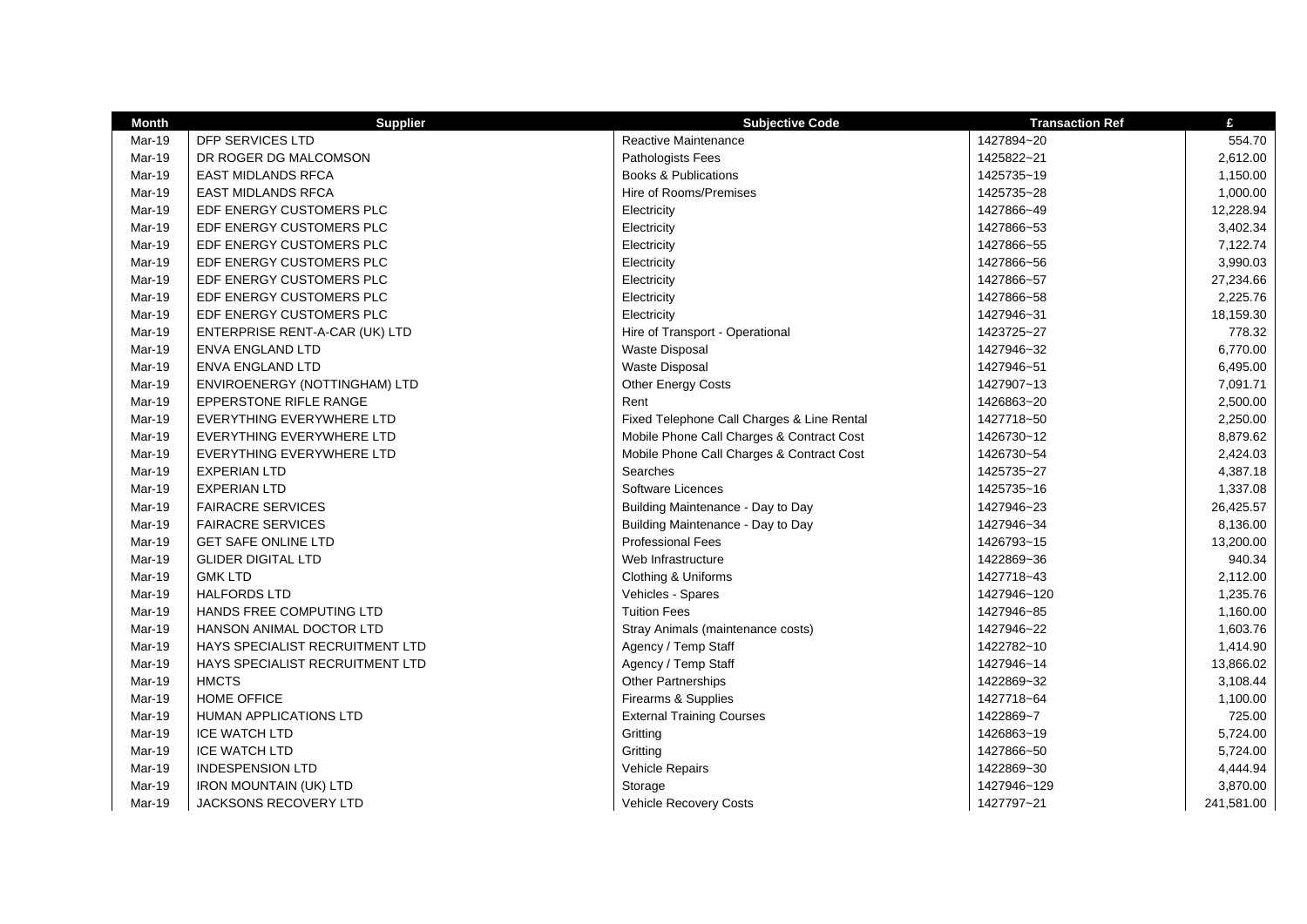| <b>Month</b> | <b>Supplier</b>                                      | <b>Subjective Code</b>                  | <b>Transaction Ref</b> | £            |
|--------------|------------------------------------------------------|-----------------------------------------|------------------------|--------------|
| Mar-19       | <b>JAYNE SALT</b>                                    | Legal Costs                             | 1423725~44             | 2,352.88     |
| Mar-19       | <b>JJ ARMSTRONG</b>                                  | Agency / Temp Staff                     | 1426863~32             | 989.35       |
| Mar-19       | KENSON NETWORK ENGINEERING LTD                       | <b>Systems Development</b>              | 1427797~11             | 4,659.00     |
| Mar-19       | KINGS SECURITY SYSTEMS LTD                           | <b>Planned Maintenance</b>              | 1427946~77             | 528.72       |
| Mar-19       | KINGS SECURITY SYSTEMS LTD                           | Reactive Maintenance                    | 1427946~100            | 500.00       |
| Mar-19       | KINGS SECURITY SYSTEMS LTD                           | Reactive Maintenance                    | 1427946~55             | 500.00       |
| Mar-19       | KINGS SECURITY SYSTEMS LTD                           | Reactive Maintenance                    | 1427946~81             | 571.00       |
| Mar-19       | <b>LABWASTE LTD</b>                                  | <b>Hazardous Waste</b>                  | 1427946~73             | 3,755.00     |
| Mar-19       | LEICA GEOSYSTEMS LTD                                 | Hardware - purchase                     | 1427946~49             | 2,855.60     |
| Mar-19       | MALC FIRTH LANDSCAPES LTD                            | <b>Grounds Maintenance</b>              | 1427866~52             | 17,865.00    |
| Mar-19       | MD5 LTD                                              | <b>Network Services</b>                 | 1427718~92             | 1,875.00     |
| Mar-19       | MEHLER VARIO SYSTEM GMBH                             | Clothing & Uniforms                     | 1427950~3              | 710.00       |
| Mar-19       | <b>MERTRUX LTD</b>                                   | Vehicle Maintenance                     | 1427946~71             | 3,858.48     |
| Mar-19       | MHR INTERNATIONAL UK LTD                             | <b>Systems Development</b>              | 1425735~7              | 4,033.00     |
| Mar-19       | MITIE GROUP PLC                                      | Police Surgeons / Clinicians            | 1426730~26             | 1,123,725.12 |
| Mar-19       | <b>MIVEN LTD</b>                                     | <b>Fixtures &amp; Fittings</b>          | 1423810~14             | 748.00       |
| Mar-19       | <b>MIVEN LTD</b>                                     | Service Charge                          | 1423810~26             | 180,178.24   |
| Mar-19       | MORROW COMMUNICATIONS LTD                            | <b>External Training Courses</b>        | 1423725~36             | 750.02       |
| Mar-19       | NATIONAL MONITORING                                  | Covert Alarms Installation & Monitoring | 1423725~33             | 3,614.88     |
| Mar-19       | <b>NCC PENSION FUND</b>                              | Pension Strain                          | 1422210~27             | 25,029.18    |
| Mar-19       | <b>NEOLOGY UK LTD</b>                                | Minor Systems                           | 1427866~105            | 600.00       |
| Mar-19       | NEOLOGY UK LTD                                       | Minor Systems                           | 1427866~124            | 6,700.00     |
| Mar-19       | NEOPOST LTD                                          | Postage Costs                           | 1427866~87             | 1,329.20     |
| Mar-19       | NEWTON NOTTINGHAM LLP                                | Rent                                    | 1427894~10             | 8,550.00     |
| Mar-19       | NOTTINGHAM COACHES LTD                               | <b>External Training Courses</b>        | 1427718~15             | 1,250.00     |
| Mar-19       | NOTTINGHAM UNIVERSITY HOSPITALS NHS TRUST            | <b>Professional Fees</b>                | 1426730~30             | 500.00       |
| Mar-19       | NOTTINGHAMSHIRE COUNTY COUNCIL                       | Other PA Grants                         | 1427718~86             | 81,356.99    |
| Mar-19       | NOTTINGHAMSHIRE COUNTY COUNCIL                       | Other PA Grants                         | 1427718~87             | 70,200.25    |
| Mar-19       | NOTTINGHAMSHIRE COUNTY COUNCIL                       | Other PA Grants                         | 1427718~88             | 47,173.75    |
| Mar-19       | NOTTINGHAMSHIRE COUNTY COUNCIL                       | Other Partnerships                      | 1427866~84             | 21,267.50    |
| Mar-19       | OFFICE OF THE POLICE & CRIME COMISSIONER FOR NORFOLK | Legal Costs                             | 1422782~13             | 1,240.90     |
| Mar-19       | <b>OPTIONS</b>                                       | <b>Contract Catering</b>                | 1422782~41             | 507.40       |
| Mar-19       | ORBIS PROTECT LTD                                    | <b>Decontamination Costs</b>            | 1423810~38             | 940.00       |
| Mar-19       | ORBIS PROTECT LTD                                    | <b>Decontamination Costs</b>            | 1423810~39             | 680.00       |
| Mar-19       | <b>OUT THERE EVENTS LTD</b>                          | <b>External Training Courses</b>        | 1422210~23             | 690.00       |
| Mar-19       | PAYPOINT PLC                                         | <b>Electronic Forensics</b>             | 1427894~25             | 700.00       |
| Mar-19       | PELLACRAFT LTD                                       | <b>Professional Fees</b>                | 1427946~158            | 2,124.28     |
| Mar-19       | PERSONNEL HYGIENE SERVICES LTD                       | <b>Annual Servicing</b>                 | 1427866~103            | 1,736.00     |
| Mar-19       | <b>PITNEY BOWES</b>                                  | Postage Costs                           | 1427718~69             | 2.011.00     |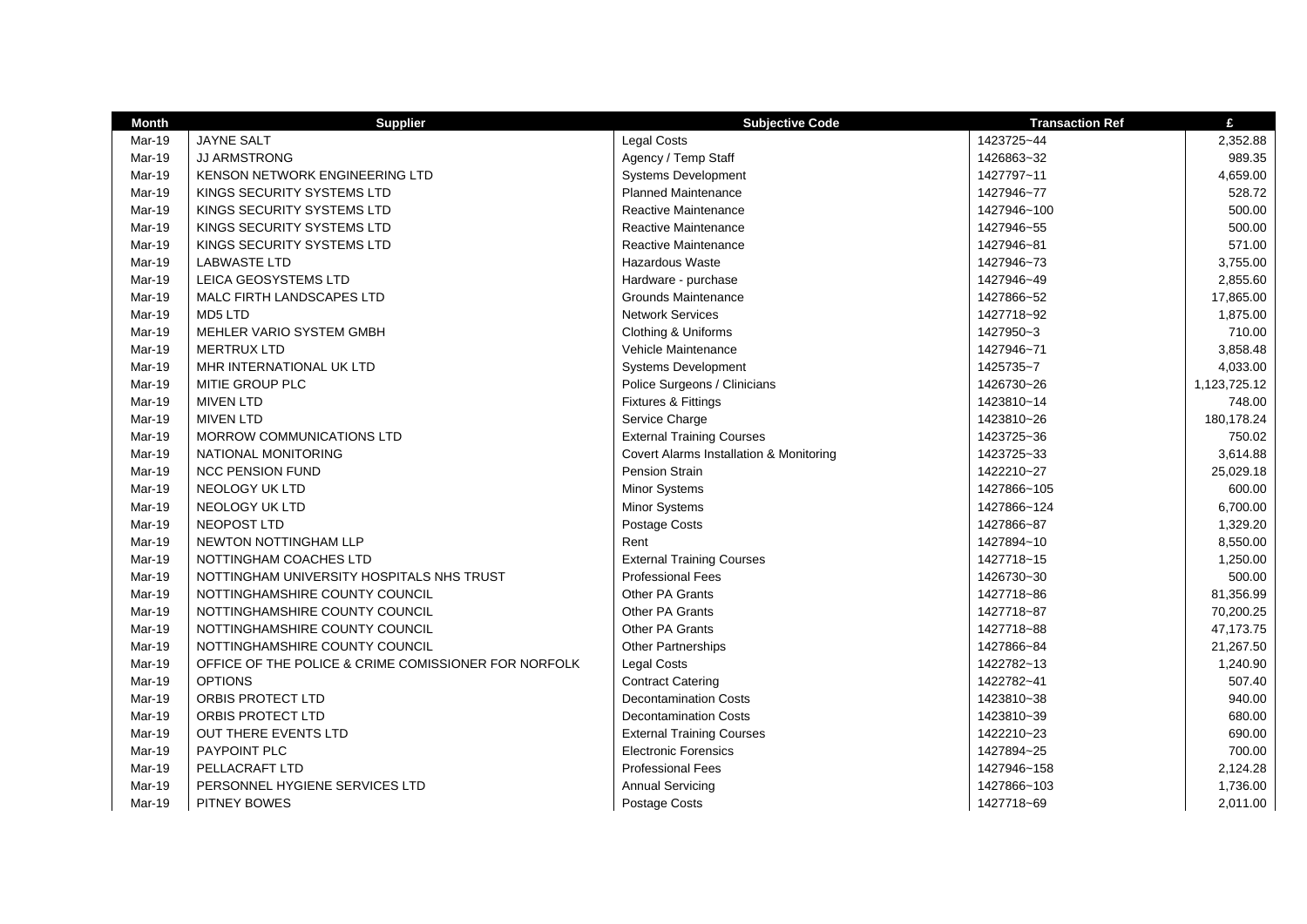| <b>Month</b>  | <b>Supplier</b>                                  | <b>Subjective Code</b>             | <b>Transaction Ref</b> | £          |
|---------------|--------------------------------------------------|------------------------------------|------------------------|------------|
| Mar-19        | POLICE AND CRIME COMMISSIONER FOR LEICESTERSHIRE | <b>External Training Courses</b>   | 1422869~7              | 4,660.00   |
| <b>Mar-19</b> | POLICE AND CRIME COMMISSIONER FOR LEICESTERSHIRE | <b>Professional Fees</b>           | 1427946~87             | 4,500.00   |
| Mar-19        | POLICE AND CRIME COMMISSIONER FOR LINCOLNSHIRE   | Collaboration service              | 1427946~151            | 1,526.75   |
| Mar-19        | POLICE AND CRIME COMMISSIONER FOR WEST MIDLANDS  | <b>Forensic Analysis</b>           | 1426793~5              | 166,473.00 |
| <b>Mar-19</b> | POLICE AND CRIME COMMISSIONER FOR WEST MIDLANDS  | <b>Professional Fees</b>           | 1426793~8              | 50,543.00  |
| <b>Mar-19</b> | POST OFFICE LTD                                  | Road Fund Licences                 | 1422210~33             | 1,040.00   |
| Mar-19        | POSTURITE (UK) LTD                               | Furniture                          | 1427946~92             | 559.65     |
| Mar-19        | PRAECEDO BUSINESS SOLUTIONS LTD                  | <b>Consultants Fees</b>            | 1423725~46             | 13,900.00  |
| Mar-19        | PREMIER PETS HOTEL                               | Police Dogs - Feed/kennelling/vets | 1426730~11             | 1,313.52   |
| Mar-19        | PS ADMINISTRATION LTD                            | <b>Professional Fees</b>           | 1427946~83             | 44,635.00  |
| Mar-19        | PTSG ELECTRICAL SERVICES LTD                     | <b>Planned PPM Contract</b>        | 1427718~84             | 985.00     |
| <b>Mar-19</b> | QA LTD                                           | <b>Consultants Fees</b>            | 1423860~16             | 1,698.84   |
| <b>Mar-19</b> | RELIANCE HIGH TECH LTD                           | Building Maintenance - Day to Day  | 1427797~33             | 1,153.90   |
| Mar-19        | RELIANCE HIGH TECH LTD                           | Reactive Maintenance               | 1426824~18             | 2,254.10   |
| Mar-19        | RELIANCE HIGH TECH LTD                           | Reactive Maintenance               | 1427946~55             | 1,751.25   |
| Mar-19        | RELIANCE HIGH TECH LTD                           | Reactive Maintenance               | 1427946~59             | 500.00     |
| Mar-19        | <b>REVEAL MEDIA LTD</b>                          | Hardware - purchase                | 1423860~8              | 25,000.00  |
| Mar-19        | RICHFORD MOTOR SERVICES LTD                      | Vehicle Recovery Costs             | 1422210~8              | 117,737.00 |
| <b>Mar-19</b> | RICHFORD MOTOR SERVICES LTD                      | Vehicle Recovery Costs             | 1427718~36             | 403,671.00 |
| Mar-19        | <b>RIGHT 2 WRITE LTD</b>                         | <b>External Training Courses</b>   | 1422782~47             | 787.20     |
| Mar-19        | <b>RIGHT 2 WRITE LTD</b>                         | <b>Tuition Fees</b>                | 1422210~31             | 950.00     |
| Mar-19        | ROBERT MURDOCH                                   | <b>Planned Maintenance</b>         | 1427866~42             | 750.00     |
| Mar-19        | ROYAL MAIL GROUP PLC                             | Postage Costs                      | 1426824~24             | 4,604.12   |
| Mar-19        | ROYAL MAIL GROUP PLC                             | Postage Costs                      | 1427894~28             | 2,619.69   |
| Mar-19        | S G SMITH T/A EASYMOVE                           | Rent                               | 1422210~30             | 3,750.00   |
| Mar-19        | SAFE AND SOUND SECURITY SERVICES LTD             | <b>Other Operational Expenses</b>  | 1427866~95             | 4,076.00   |
| Mar-19        | SAFETY & PROTECTION EQUIPMENT LTD                | <b>Professional Fees</b>           | 1427946~42             | 1,274.90   |
| <b>Mar-19</b> | <b>SEATSKINZ UK</b>                              | Vehicles - Spares                  | 1422782~31             | 1,519.74   |
| Mar-19        | <b>SERCOLTD</b>                                  | <b>External Training Courses</b>   | 1427718~15             | 1,670.00   |
| Mar-19        | <b>SG WORLD LTD</b>                              | <b>Planned Maintenance</b>         | 1427946~25             | 520.50     |
| Mar-19        | <b>SHRED STATION LTD</b>                         | <b>Confidential Waste</b>          | 1427718~48             | 674.89     |
| Mar-19        | SLATER ELECTRICAL SERVICES LTD                   | Building Maintenance - Day to Day  | 1427946~47             | 500.00     |
| Mar-19        | SLATER ELECTRICAL SERVICES LTD                   | Other IT Costs                     | 1423860~7              | 1,026.30   |
| Mar-19        | SLATER ELECTRICAL SERVICES LTD                   | <b>Other Operational Expenses</b>  | 1422869~31             | 908.00     |
| <b>Mar-19</b> | SLATER ELECTRICAL SERVICES LTD                   | Reactive Maintenance               | 1427946~136            | 1,200.00   |
| Mar-19        | SMARTDESK SYSTEMS LTD T/A TGS SERVICES (UK) LTD  | <b>Systems Development</b>         | 1427797~11             | 1,720.04   |
| Mar-19        | SMARTDESK SYSTEMS LTD T/A TGS SERVICES (UK) LTD  | Systems Development                | 1427866~19             | 650.00     |
| Mar-19        | SOLO SERVICE GROUP LTD                           | <b>Contract Cleaning</b>           | 1422210~14             | 717.00     |
| Mar-19        | <b>SOLO SERVICE GROUP LTD</b>                    | <b>Contract Cleaning</b>           | 1427718~40             | 45.467.31  |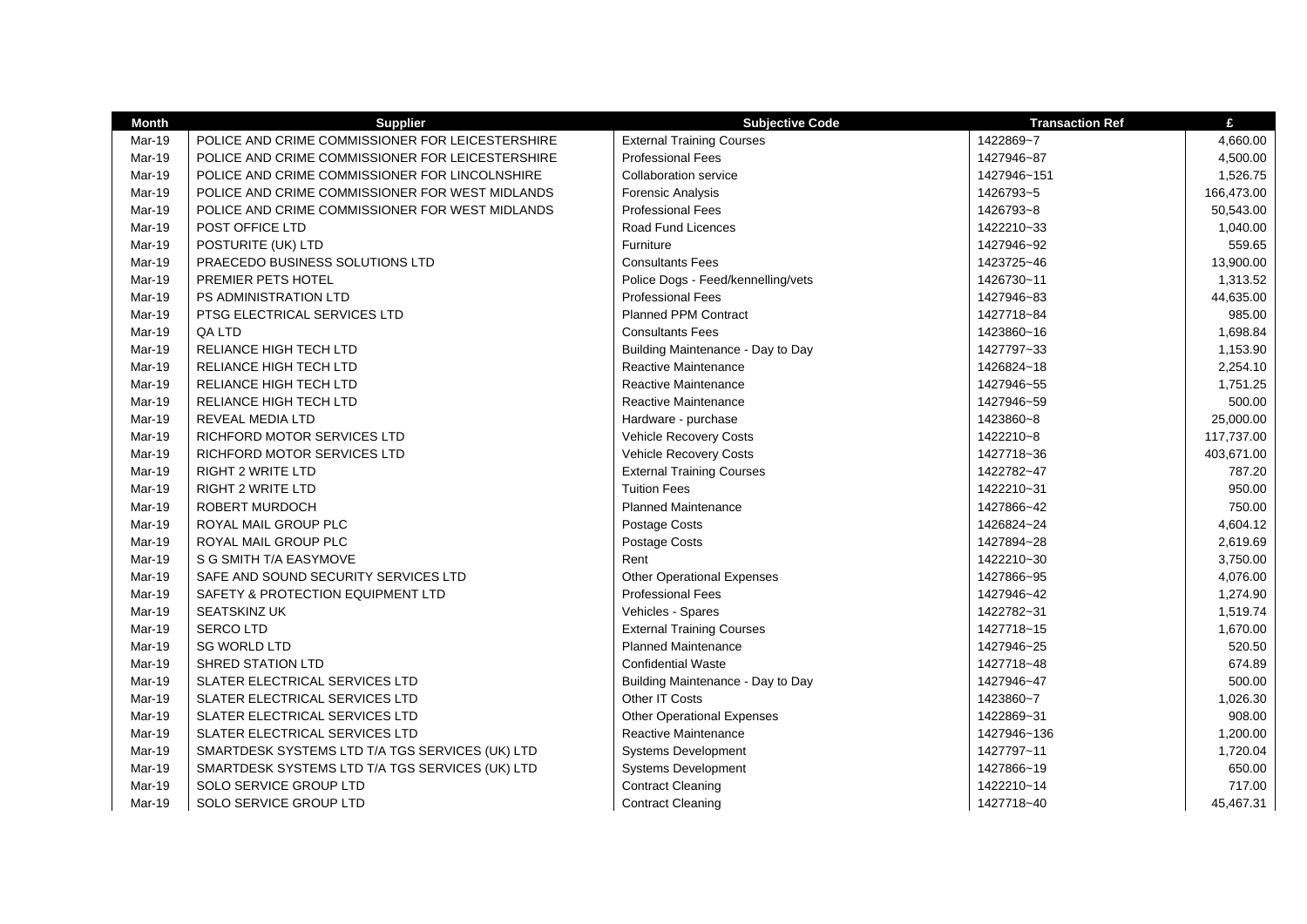| <b>Month</b> | <b>Supplier</b>                                       | <b>Subjective Code</b>                          | <b>Transaction Ref</b> | £          |
|--------------|-------------------------------------------------------|-------------------------------------------------|------------------------|------------|
| Mar-19       | SP SERVICES UK LTD                                    | <b>Other Medical Costs</b>                      | 1426824~32             | 1,171.90   |
| Mar-19       | SPECIALIST COMPUTER CENTRES PLC                       | Hardware - purchase                             | 1427866~12             | 1,460.10   |
| Mar-19       | SPECIALIST COMPUTER CENTRES PLC                       | <b>Other Operational Expenses</b>               | 1427718~46             | 775.04     |
| Mar-19       | <b>SRCL LTD</b>                                       | <b>Waste Disposal</b>                           | 1427946~51             | 1,616.84   |
| Mar-19       | <b>T &amp; S HEATING LTD</b>                          | <b>Planned Maintenance</b>                      | 1427866~71             | 858.00     |
| Mar-19       | TELEPHONE TECHNOLOGY LTD                              | Mobile Phone Call Charges & Contract Cost       | 1427866~23             | 1,586.40   |
| Mar-19       | <b>TELLERMATE LTD</b>                                 | Hardware - purchase                             | 1427907~22             | 766.00     |
| Mar-19       | <b>TELLERMATE LTD</b>                                 | <b>Professional Fees</b>                        | 1427718~71             | 580.00     |
| Mar-19       | THE APPROPRIATE ADULT SERVICE LTD                     | Witness Expenses                                | 1427894~30             | 4,995.00   |
| Mar-19       | THE BOC GROUP LTD                                     | <b>Specialist Operational Equipment</b>         | 1427946~45             | 15,048.05  |
| Mar-19       | THE POLICE AND CRIME COMMISSIONER FOR NORTH YORKSHIRE | Other Partnerships                              | 1423786~28             | 1,350.00   |
| Mar-19       | THE POLICE FOUNDATION                                 | <b>Consultants Fees</b>                         | 1426793~11             | 13,000.00  |
| Mar-19       | <b>TRADE UK</b>                                       | Building Maintenance - Day to Day               | 1427946~27             | 662.05     |
| Mar-19       | UNIVERSITY HOSPITALS OF LEICESTER NHST                | <b>Doctors Statements</b>                       | 1427907~8              | 827.80     |
| Mar-19       | UNIVERSITY HOSPITALS OF LEICESTER NHST                | Pathologists Fees                               | 1426824~25             | 600.00     |
| Mar-19       | UNIVERSITY OF LEICESTER                               | <b>Doctors Statements</b>                       | 1422869~34             | 900.00     |
| Mar-19       | UNIVERSITY OF LEICESTER                               | Pathologists Fees                               | 1423786~13             | 2,612.00   |
| Mar-19       | UNIVERSITY OF LEICESTER                               | Pathologists Fees                               | 1427866~96             | 2,612.00   |
| Mar-19       | <b>VENSON NOTTS LTD</b>                               | Upkeep of Transport & Plant                     | 1426730~50             | 83,291.08  |
| Mar-19       | <b>VENSON NOTTS LTD</b>                               | Vehicle Repairs                                 | 1426730~43             | 13,847.52  |
| Mar-19       | <b>VENSON NOTTS LTD</b>                               | <b>Venson DSAF</b>                              | 1426730~52             | 91,523.18  |
| Mar-19       | <b>VENSON NOTTS LTD</b>                               | Venson PPM                                      | 1426730~51             | 124,339.21 |
| Mar-19       | <b>VIRGIN MEDIA BUSINESS LTD</b>                      | Mobile Phone Call Charges & Contract Cost       | 1425822~7              | 16,019.22  |
| Mar-19       | VIRGIN MEDIA BUSINESS LTD                             | Network Management                              | 1427946~10             | 587.63     |
| Mar-19       | <b>VODAFONE CORPORATE LTD</b>                         | <b>Network Services</b>                         | 1427866~18             | 6,190.55   |
| Mar-19       | <b>VODAFONE CORPORATE LTD</b>                         | Other IT Costs                                  | 1426824~9              | 1,749.80   |
| Mar-19       | WA PRODUCTS (UK) LTD T/A SCENESAFE                    | Maintenance/Consumables Specialist Op Equipment | 1427907~9              | 598.90     |
| Mar-19       | WA PRODUCTS (UK) LTD T/A SCENESAFE                    | Maintenance/Consumables Specialist Op Equipment | 1427946~125            | 1,197.40   |
| Mar-19       | WA PRODUCTS (UK) LTD T/A SCENESAFE                    | Maintenance/Consumables Specialist Op Equipment | 1427946~154            | 574.80     |
| Mar-19       | WA PRODUCTS (UK) LTD T/A SCENESAFE                    | <b>Other Medical Costs</b>                      | 1427894~37             | 1,062.40   |
| Mar-19       | WA PRODUCTS (UK) LTD T/A SCENESAFE                    | <b>Other Medical Costs</b>                      | 1427946~164            | 3,718.40   |
| Mar-19       | WA PRODUCTS (UK) LTD T/A SCENESAFE                    | Specialist Operational Equipment                | 1427894~13             | 539.90     |
| Mar-19       | WA PRODUCTS (UK) LTD T/A SCENESAFE                    | <b>Specialist Operational Equipment</b>         | 1427946~38             | 1,041.45   |
| Mar-19       | WA PRODUCTS (UK) LTD T/A SCENESAFE                    | Stationery & Office Consumables                 | 1427946~16             | 1,593.00   |
| Mar-19       | WA PRODUCTS (UK) LTD T/A SCENESAFE                    | <b>Training Materials</b>                       | 1427894~22             | 720.00     |
| Mar-19       | <b>WAREHOUSE EXPRESS LTD</b>                          | Maintenance/Consumables Specialist Op Equipment | 1426730~14             | 6,608.37   |
| Mar-19       | <b>WAREHOUSE EXPRESS LTD</b>                          | Maintenance/Consumables Specialist Op Equipment | 1427718~34             | 772.86     |
| Mar-19       | <b>WHITTAKER PAT TESTING</b>                          | Building Maintenance - Day to Day               | 1426824~14             | 1,098.00   |
| Mar-19       | <b>WINDMILL BUILDERS LTD</b>                          | Rent                                            | 1427946~142            | 1.292.00   |